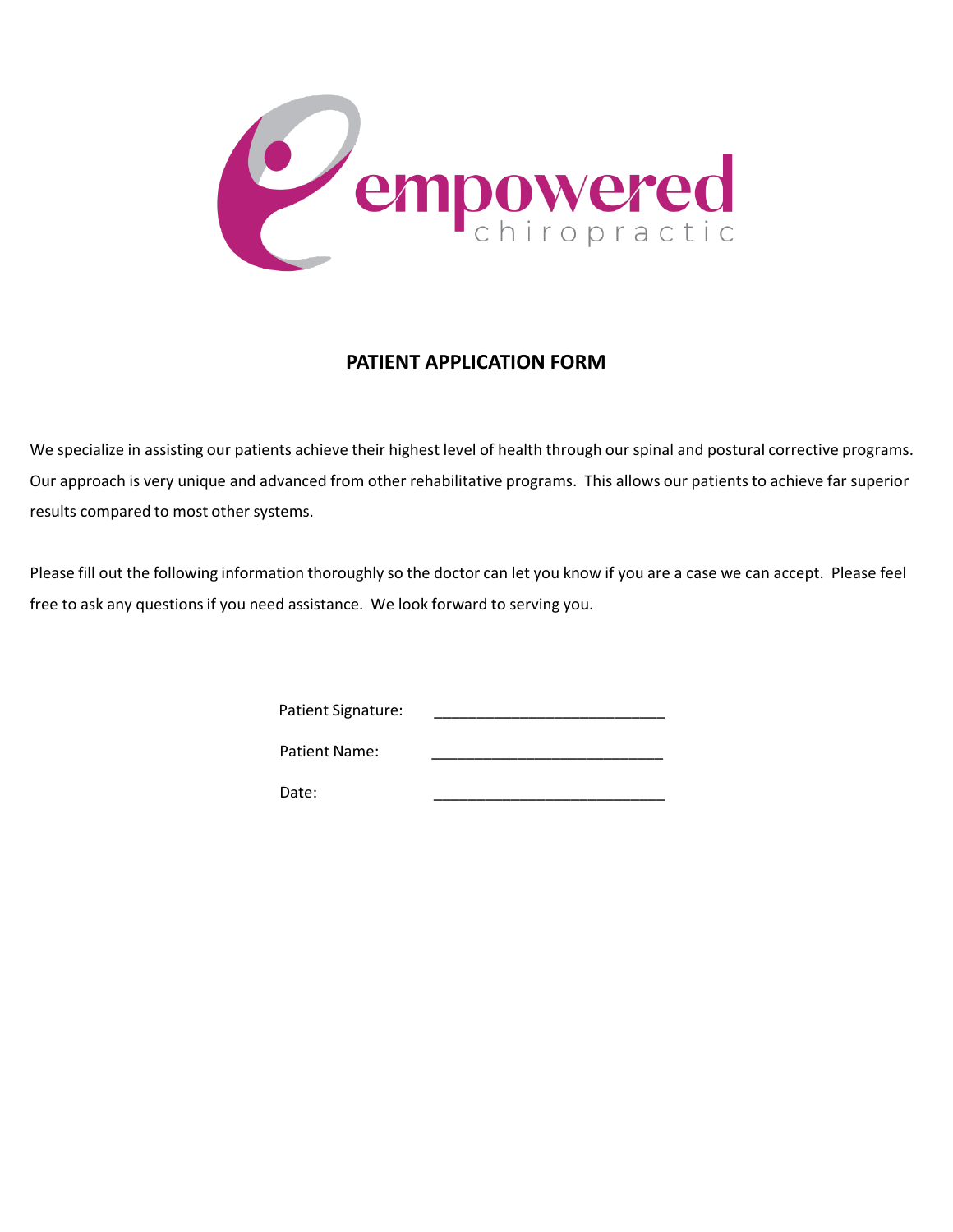# **PATIENT APPLICATION SURVEY**

| Full Name                                                           | Today's Date                                                                                                                                                                                                                         |
|---------------------------------------------------------------------|--------------------------------------------------------------------------------------------------------------------------------------------------------------------------------------------------------------------------------------|
|                                                                     |                                                                                                                                                                                                                                      |
| Email                                                               |                                                                                                                                                                                                                                      |
|                                                                     |                                                                                                                                                                                                                                      |
|                                                                     |                                                                                                                                                                                                                                      |
|                                                                     |                                                                                                                                                                                                                                      |
|                                                                     |                                                                                                                                                                                                                                      |
|                                                                     |                                                                                                                                                                                                                                      |
|                                                                     |                                                                                                                                                                                                                                      |
|                                                                     | <b>PURPOSE OF THIS VISIT</b>                                                                                                                                                                                                         |
| Health Issue                                                        | <b>Date Condition Started</b><br>Severity (1-10)<br>Frequency                                                                                                                                                                        |
|                                                                     |                                                                                                                                                                                                                                      |
|                                                                     |                                                                                                                                                                                                                                      |
|                                                                     |                                                                                                                                                                                                                                      |
|                                                                     | <u> 1999 - Johann John Harry Store Barnett av den stadt fra 1999 - første stadt fra 1999 - for det stadt fra 1999 - for det stadt fra 1999 - for det stadt fra 1999 - for det stadt fra 1999 - for det stadt fra 1999 - for det </u> |
|                                                                     |                                                                                                                                                                                                                                      |
|                                                                     |                                                                                                                                                                                                                                      |
|                                                                     |                                                                                                                                                                                                                                      |
| Are these conditions getting worse?<br>Yes                          | $Constant$ Frequent $\Box$ Occasional $\Box$<br>No<br>Activity related                                                                                                                                                               |
| How would you describe your pain/discomfort? (check all that apply) |                                                                                                                                                                                                                                      |
| Throbbing<br>$\vert$   Stiff<br>Dull<br>Achy                        | $\Box$ Sharp<br>Stabbing<br>Shooting<br>Intense                                                                                                                                                                                      |
| Constricting<br><b>Burning</b>                                      |                                                                                                                                                                                                                                      |
| Does your condition interfere with:                                 |                                                                                                                                                                                                                                      |
| Sleep<br>Hobbies<br>Work                                            |                                                                                                                                                                                                                                      |
| What activities aggravate your symptoms?                            |                                                                                                                                                                                                                                      |
| <b>Bearing Down</b><br>Coughing<br>Sneezing                         | Pushing<br>Lifting<br>Bending<br>Pulling                                                                                                                                                                                             |
| Walking<br>Driving<br>Sitting                                       | Running<br>Standing<br>Laying Down<br>Movement                                                                                                                                                                                       |
| Is there anything that relieves your symptoms?                      |                                                                                                                                                                                                                                      |
| Heat<br>Massage<br>Ice                                              | Sitting<br>Resting<br>Exercise<br>Standing                                                                                                                                                                                           |
| <b>Bracing/Taping</b><br>Stretching                                 | 'Popping' Joints<br>$\exists$ Laying<br>Other_                                                                                                                                                                                       |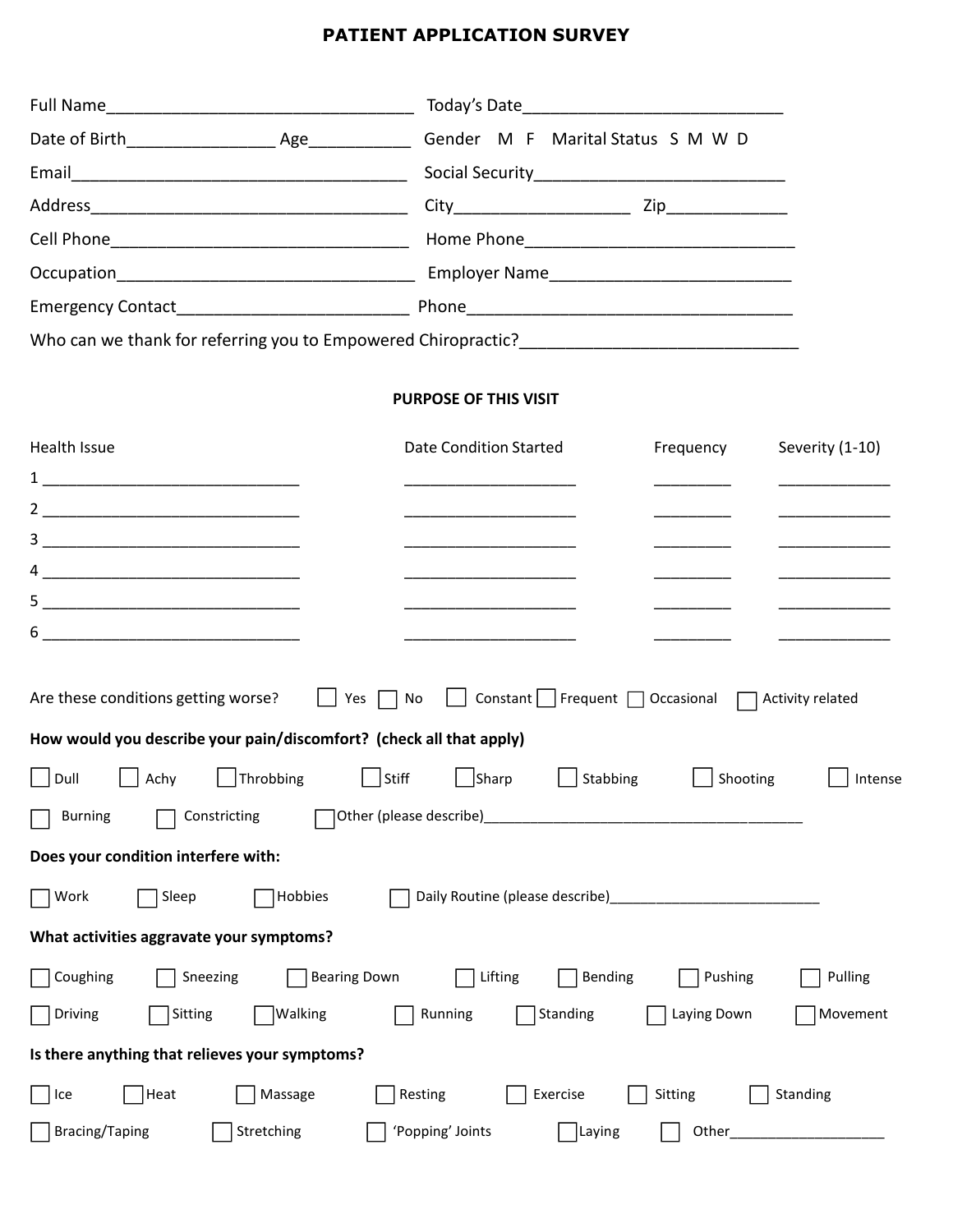# **PURPOSE OF THIS VISIT (continued)**

| Does your pain radiate from the primary area?<br>No<br>Yes                                                                                                                                                                                                                                                                                                                                                                                     |                                                                                                               |
|------------------------------------------------------------------------------------------------------------------------------------------------------------------------------------------------------------------------------------------------------------------------------------------------------------------------------------------------------------------------------------------------------------------------------------------------|---------------------------------------------------------------------------------------------------------------|
| Do you experience numbness /tingling anywhere?<br>$\Box$ No<br>Yes                                                                                                                                                                                                                                                                                                                                                                             | Where? Management of the United States of the United States and the United States of the United States and Ta |
|                                                                                                                                                                                                                                                                                                                                                                                                                                                |                                                                                                               |
|                                                                                                                                                                                                                                                                                                                                                                                                                                                |                                                                                                               |
| <b>EXPERIENCE WITH CHIROPRACTIC</b>                                                                                                                                                                                                                                                                                                                                                                                                            |                                                                                                               |
| Have you seen a chiropractor before?<br>Yes                                                                                                                                                                                                                                                                                                                                                                                                    |                                                                                                               |
|                                                                                                                                                                                                                                                                                                                                                                                                                                                |                                                                                                               |
| How did you respond?                                                                                                                                                                                                                                                                                                                                                                                                                           |                                                                                                               |
| Did your previous chiropractor take before and after x-rays:<br>Yes<br>No                                                                                                                                                                                                                                                                                                                                                                      |                                                                                                               |
| Did you know posture determines your health?<br>Yes<br>No                                                                                                                                                                                                                                                                                                                                                                                      |                                                                                                               |
| Yes<br>Are you aware of any of your poor posture habits?<br><b>No</b>                                                                                                                                                                                                                                                                                                                                                                          |                                                                                                               |
| Please explain<br><u> 2000 - Jan James James James James James James James James James James James James James James James James Ja</u>                                                                                                                                                                                                                                                                                                        |                                                                                                               |
| Are you aware of poor posture habits in your spouse and children?<br>No<br>Yes                                                                                                                                                                                                                                                                                                                                                                 |                                                                                                               |
|                                                                                                                                                                                                                                                                                                                                                                                                                                                |                                                                                                               |
| The most common postural weakness is Forward Head Syndrome (head and neck starting to bend forward and progressively<br>moving downward, weakening your whole body). Even less severe forms of this posture can cause many adverse affects on<br>your overall health. Have you ever been told or felt like you carry your head forward, noticed a rounding of your shoulders or a<br>developing "hump" at the base of your neck?<br>Yes     No |                                                                                                               |
| <b>HEALTH LIFESTYLE</b>                                                                                                                                                                                                                                                                                                                                                                                                                        |                                                                                                               |
| Do you exercise?                                                                                                                                                                                                                                                                                                                                                                                                                               |                                                                                                               |
|                                                                                                                                                                                                                                                                                                                                                                                                                                                |                                                                                                               |
| $\Box$ Yes $\Box$ No<br>Do you smoke?                                                                                                                                                                                                                                                                                                                                                                                                          |                                                                                                               |
| Do you drink alcohol?                                                                                                                                                                                                                                                                                                                                                                                                                          |                                                                                                               |
| $\Box$ Yes $\Box$ No<br>Do you drink coffee?                                                                                                                                                                                                                                                                                                                                                                                                   |                                                                                                               |
|                                                                                                                                                                                                                                                                                                                                                                                                                                                |                                                                                                               |
| Do you eat any of the following?                                                                                                                                                                                                                                                                                                                                                                                                               |                                                                                                               |
| $\Box$ Soy<br>$\Box$ Corn<br>$\Box$ Gluten/wheat $\Box$ Eggs<br>Red meat<br>Pork                                                                                                                                                                                                                                                                                                                                                               |                                                                                                               |
| $\Box$ Yogurt $\Box$ Boxed or Frozen Foods $\Box$ Artificial sweeteners<br>$ M$ ilk<br>Cheese                                                                                                                                                                                                                                                                                                                                                  |                                                                                                               |

Do you to improve in any of these areas?  $\Box$  Energy level  $\Box$  Concentration  $\Box$  Relaxation  $\Box$  Memory  $\Box$  Sleep  $\Box$  Outlook on life

 $\Box$  Emotional balance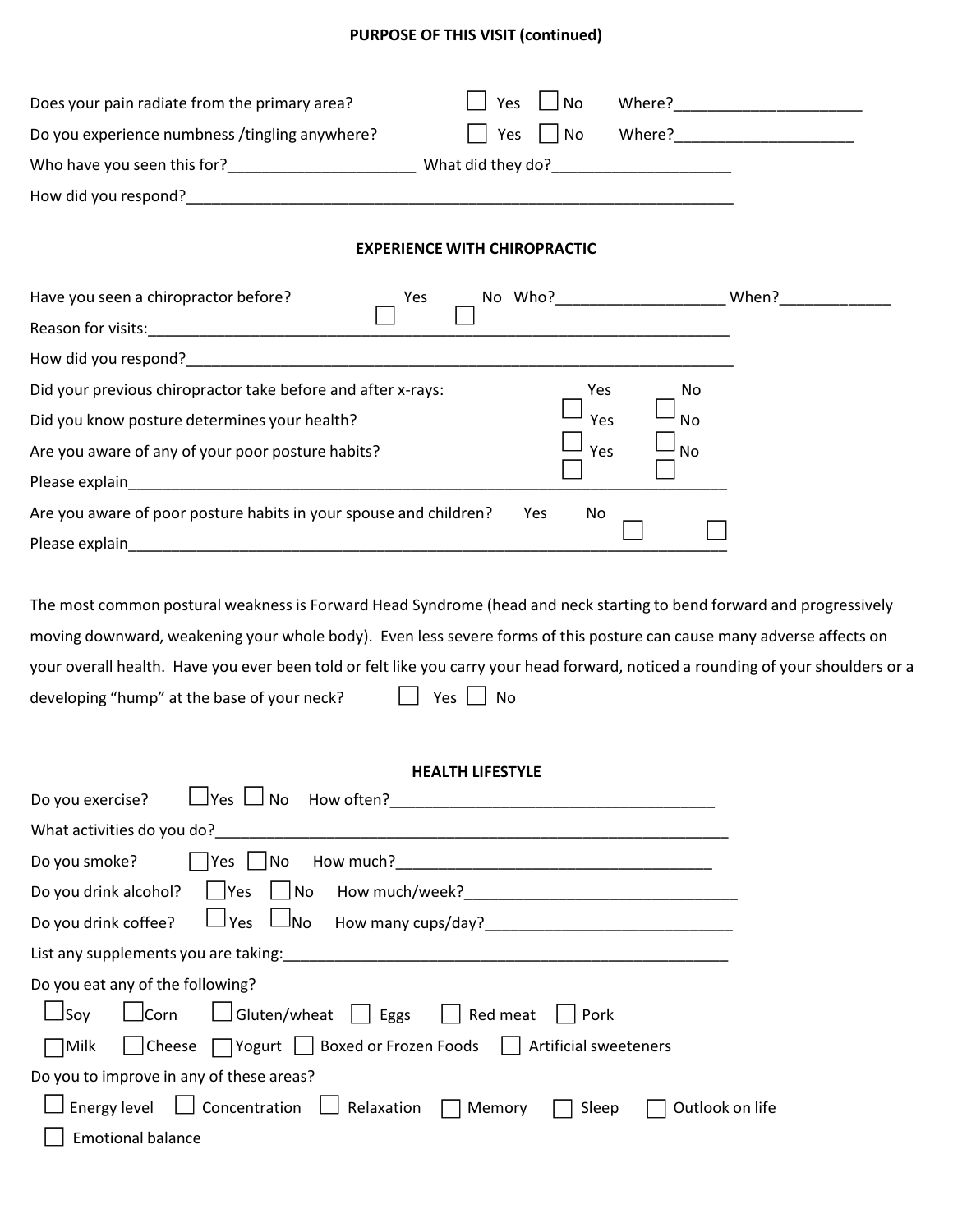#### **HEALTH LIFESTYLE (continued)**

Health Conditions – Abnormal postural habits or distortions are the result of trauma or stress to the body that have misaligned the vertebrae in your spine. When these vertebrae are twisted from their normal position, they will cause stress to the spinal cord and the delicate nerves that pass between the vertebrae. The misalignments are called subluxations. It has been extensively documented that subluxations, causing stress to your nerves, will weaken and distort the overall structure of your spine. This results in a weakened and distorted posture. Postural distortions have many serious and adverse effects on your overall health. The most common and detrimental postural distortion is called forward head syndrome. Please check any health condition you may be experiencing, now or in the past:

#### **Cervical Spine (Neck)**

Do you experience any of the following? Please circle all that apply: Neck Pain Thyroid Conditions TMJ/Pain/Clicking General Fatigue Headaches Dizziness Hearing disturbances Allergies Insomnia Low Metabolism Visual disturbances Depression/anxiety Difficulty focusing/ADHD Difficulty losing weight Recurrent cold/flu Coldness/sweaty hands Brain fog/difficulty focusing Skin issues Pain into shoulders/arms/hands Numbness/tingling in arms/hands Sinusitis Weakness in grip

# **Thoracic Spine (Upper back)**

|                                    | Do you experience any of the following? Please circle all that apply: |                             |  |
|------------------------------------|-----------------------------------------------------------------------|-----------------------------|--|
| Heart palpitation Heart murmurs    |                                                                       | Asthma/wheezing Tachycardia |  |
|                                    | Shortness of breathHeart attacks/angina                               | Lung infections/bronchitis  |  |
| Pain on deep inhalation/exhalation |                                                                       |                             |  |

# **Thoracic Spine (Mid back)**

| Do you experience any of the following? Please circle all that apply: |        |             |                       |                     |
|-----------------------------------------------------------------------|--------|-------------|-----------------------|---------------------|
| Mid back pain                                                         | Nausea |             | Indigestion/heartburn | <b>Hypoglycemia</b> |
| Pain into ribs/chest Ulcers/gastritis                                 |        | Acid reflex |                       |                     |
| Tired/irritable after eating or when you haven't eaten                |        |             |                       |                     |

#### **Lumbar Spine (Low back)**

| Do you experience any of the following? Please circle all that apply: |                                                                      |                                |
|-----------------------------------------------------------------------|----------------------------------------------------------------------|--------------------------------|
| Pain into hips/legs/feet                                              | Weakness/injuries in hips/knees/anklesNumbness/tingling in legs/feet |                                |
| Recurrent bladder infection                                           | Coldness in legs/feet                                                | Frequent/difficulty urinating  |
| Muscle cramps in legs/feet                                            | Menstrual irregularities/cramping                                    | Constipation/diarrhea/bloating |
| Sexual dysfunction Low back pain                                      |                                                                      |                                |

| Shoulder Injury? $\Box$ Yes $\Box$ No      | Surgery? | Date: |
|--------------------------------------------|----------|-------|
| Knee Injury? $\Box$ Yes $\Box$ No Surgery? |          | Date: |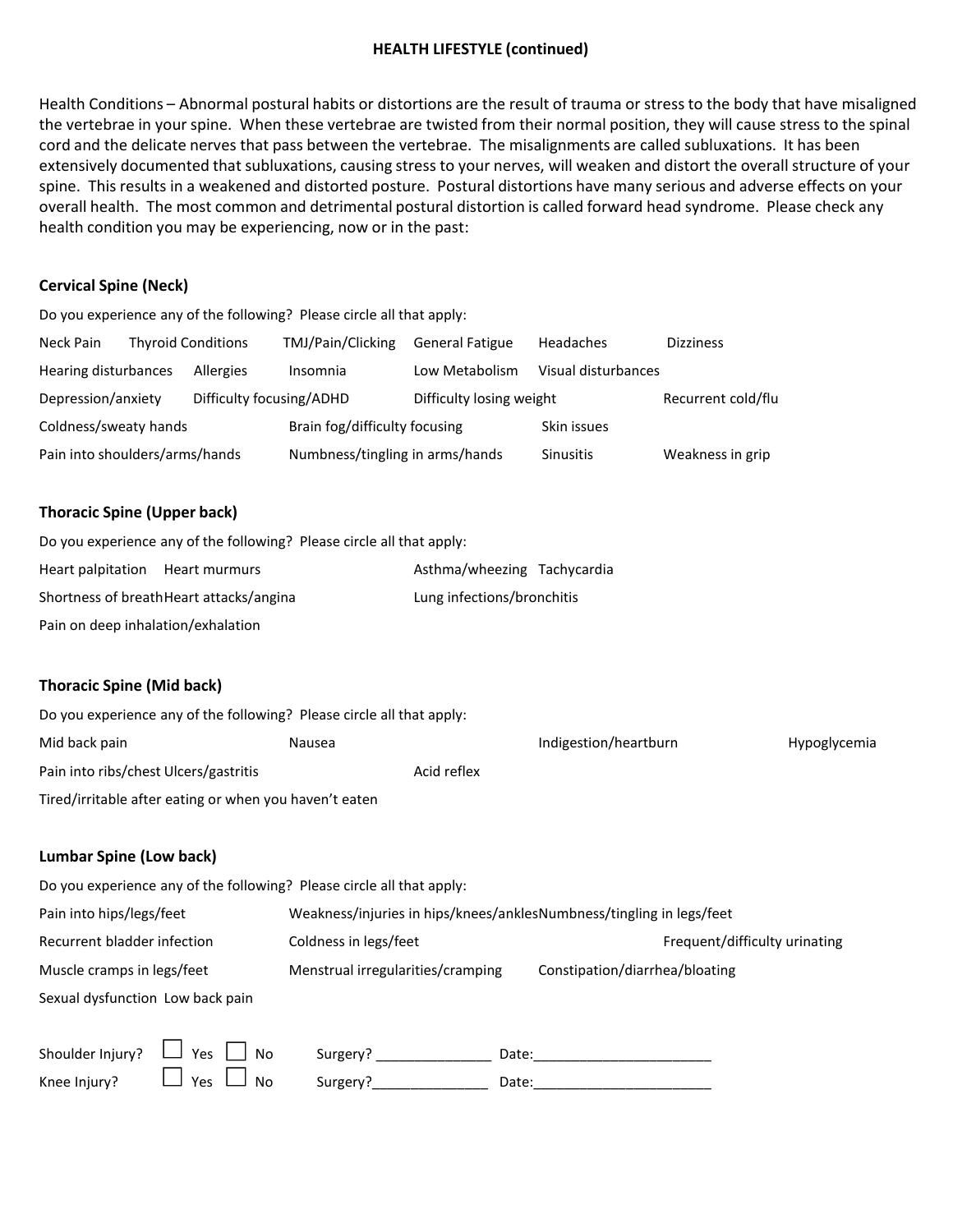#### **MEDICAL HISTORY**

Do you or any one in your family been diagnosed with any of the following? Circle all that apply:

| <b>Diabetes</b>     | Varicose Veins              | Neurological Problems |                        | Lung Disease                | Stroke               |
|---------------------|-----------------------------|-----------------------|------------------------|-----------------------------|----------------------|
| High Blood Pressure |                             | <b>Heart Disease</b>  | Cancer                 | Osteoporosis                | Anemia               |
| Kidney Disease      | Seizures                    | <b>Migraines</b>      | Headaches              | Liver Disease               | Metal Implants       |
| Infectious Disease  | Gallbladder                 | Broken bones          | Appendectomy           | Tonsillectomy               | Hernia               |
| Pneumonia           | Polio                       | <b>Tuberculosis</b>   | Mumps                  | Whooping Cough              | Chicken Pox          |
| <b>Measles</b>      | Thyroid                     | Small Pox             | Influenza              | Pleurisy                    | Arthritis            |
| Epilepsy            | Difficulty Urinating Eczema |                       | Gout                   | <b>Mumps</b>                | <b>Heart Murmurs</b> |
| Prostate            | Glaucoma                    | <b>AIDS</b>           | <b>Rheumatic Fever</b> | <b>Circulatory Problems</b> |                      |

#### **Current Medications:**

| Previous surgeries (all types):            |  |
|--------------------------------------------|--|
|                                            |  |
|                                            |  |
|                                            |  |
| PRIMARY CARE PHYSICIAN INFORMATION         |  |
|                                            |  |
| Address:__________________________________ |  |
|                                            |  |
|                                            |  |

In order to provide complete and wholesome care, we will communicate with your primary care physician regarding past, present, and future health concerns. By signing below, you authorize Empowered Chiropractic to contact your physician, request medical records, and/or co-manage your healthcare needs.

| Patient's Name (please print) | Date | Patient's Signature  |
|-------------------------------|------|----------------------|
|                               |      |                      |
| Minor's Name (please print)   | Date | Guardian's Signature |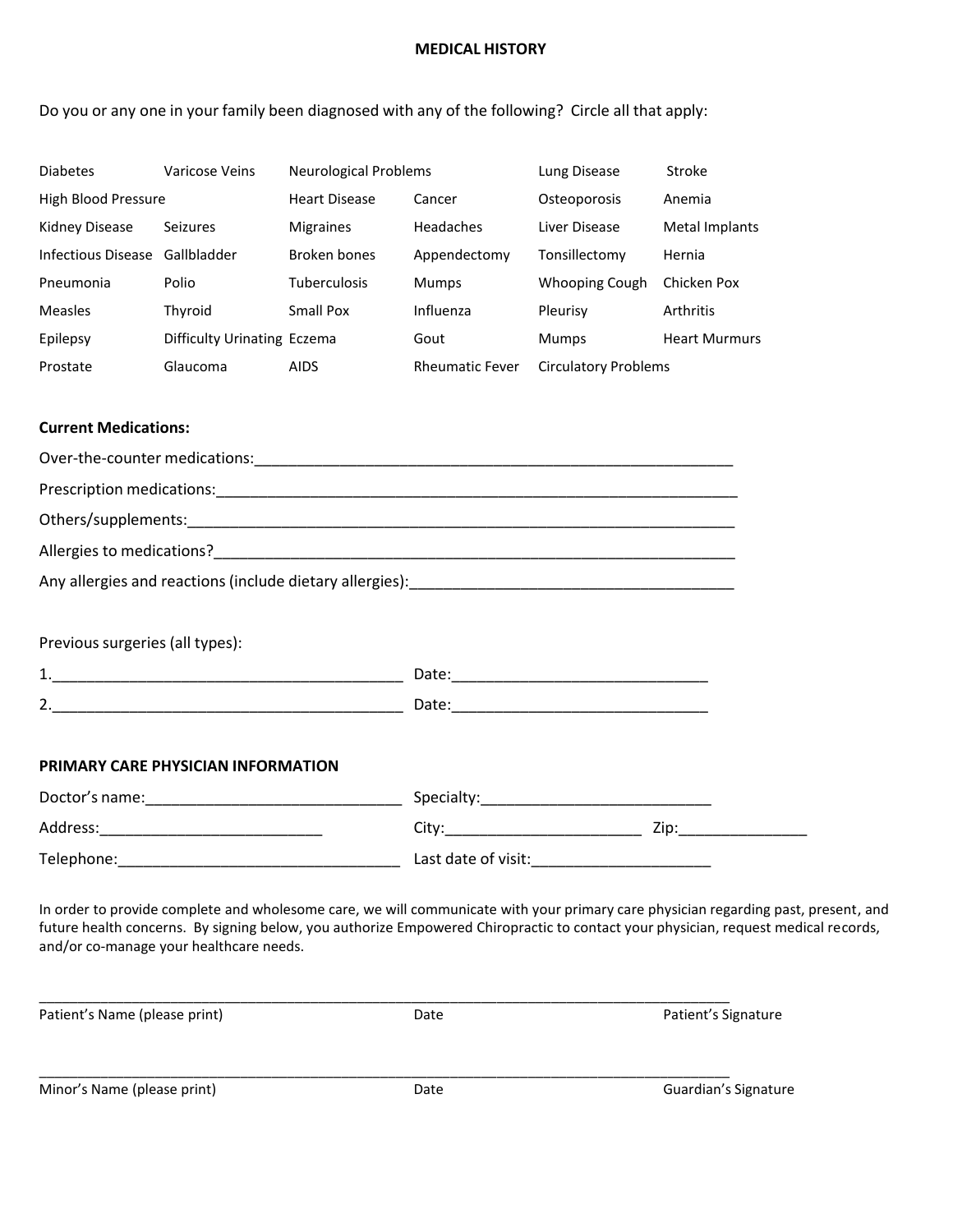#### **AUTHORIZATION & PRIVACY**

#### **AUTHORIZATION CARE**

I authorize and agree to allow the doctor to work with my spine through the use of spinal adjustments and rehabilitative exercises for the sole purpose of postural and structural restoration of normal biomechanical and neurological function. I understand that I am responsible for all fees incurred for the services provided, and agree to ensure full payment of all charges. The doctor will not be held responsible for any health conditions or diagnoses which are pre-existing, given by another health care practitioner, or are not related to the spinal structural conditions diagnosed at this clinic. I also clearly understand that if I do not follow the doctor's specific recommendations at this clinic that I will not receive the full benefit from these programs, and that if I terminate my care prematurely, that all fees incurred will be due and payable at that time. I authorize the assignment of all insurance benefits be directed to the doctor for all services rendered.

| Patient's Name (please print) | Date | Patient's Signature  |
|-------------------------------|------|----------------------|
| Minor's Name (please print)   | Date | Guardian's Signature |

# **HEATHCARE AUTHORIZATION FORM**

THE FOLLOWING AUTHORIZES EMPOWERED CHIROPRACTIC TO USE AND OR DISCLOSE PROTECTED HEALTH CARE INFORMATION IN ACCORDANCE WITH THE FOLLOWING SPECIFIC AUTHORIZATIONS:

I give permission to Empowered Chiropractic to use my name, address, phone numbers, and clinical records to contact me with birthday cards, holiday cards, health related email messages, and information about treatment alternatives or other health related information as well as any advertisements, newsletters or patient of the week/month postings. I give permission to Empowered Chiropractic to treat me in an open room where other patients are also being treated. I am aware that other persons in the office may overhear some of my protective health care information during the course of my treatment. Should I need to speak with the doctor in private, the doctor will provide a private room for these conversations.

By signing the following you are giving Empowered Chiropractic permission to use and disclose your protected health information in accordance with the directives listed above.

# **ACKNOWLEDGMENT OF RECEIPT & NOTICE OF PRIVACY PRACTICES**

I, the contraction of the stand and have been provided with a notice of information practices that provides me a more complete description of information uses and disclosures, I understand that I have the following rights and privileges:

- The right to review the notice prior to signing this contract
- The right to object to the use of my health care information for directory purpose
- The right to request restrictions as to how my health care information may be used or disclosed in the office to carry out treatment, payment, or health care operation

\_\_\_\_\_\_\_\_\_\_\_\_\_\_\_\_\_\_\_\_\_\_\_\_\_\_\_\_\_\_\_\_\_\_\_\_\_\_\_\_\_\_\_\_\_\_\_\_\_\_\_\_\_\_\_\_\_\_\_\_\_\_\_\_\_\_\_\_\_\_\_\_\_\_\_\_\_\_\_\_\_\_\_\_\_\_\_\_\_ Patient's Name (please print) and Date Date Date Research Patient's Signature